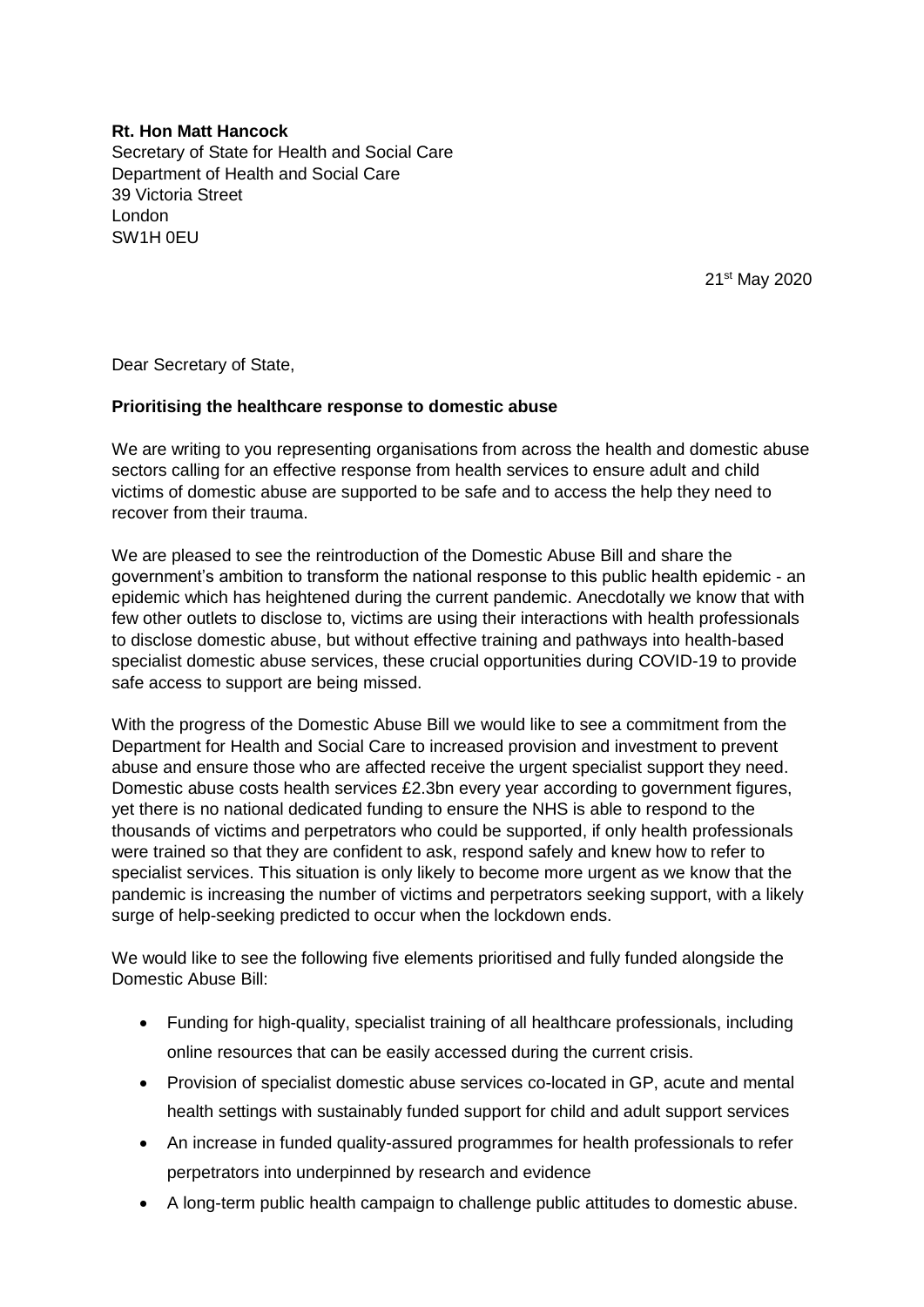• Representation from mental health services on the Domestic Abuse Commissioner's advisory panel, in addition to the wider health service representation.

Every year nearly half a million victims of domestic abuse seek assistance from medical professionals. Given that just one in five victims call the Police, it is vital that victims can access a non-criminal or justice-based route to effective support. It is essential that health professionals are given adequate support to properly spot the signs, and deal with the impact, of domestic abuse. Health professionals need clear referral pathways and support systems for adults and children affected by domestic abuse.

Funding for training programmes for NHS staff and healthcare professionals are essential to tackling the problem of domestic abuse, alongside funding for onward referrals to specialist domestic abuse services. This would benefit NHS staff too – estimates by SafeLives suggest over 50,000 staff experience abuse each year. Investment in a cultural change programme as suggested by Agenda's "Ask and Take Action" campaign would help to ensure that any victim or perpetrator accessing health services are given an appropriate and safe response.

Evidence based domestic abuse provision in the NHS has grown in recent years, through successful programmes such as IRIS (Identification and Referral to Improve Safety), a general practice-based intervention, and through hospital-based IDVAs (Independent Domestic Violence Advisors) who help to make victims safe. There is huge regional variation in where patients can access programmes such as IRIS and hospital-based IDVAs, and many women struggle to access the specialist mental health support they need to recover from trauma. Sustainable national investment is required to ensure these programmes are available across all health settings and not dependent on your postcode.

The Domestic Abuse Bill's impact will be most effective if it raises this issue in public consciousness. More awareness of the problem should be encouraged through a public health campaign to challenge public attitudes and institute a societal shift in attitude. Evidence from during the current pandemic has shown domestic abuse to be another huge public health emergency which left unchecked could create an untold burden for healthcare in the decades to come.

We would be happy to meet with you to discuss these matters and would be grateful if you would consider a non-legislative package of provisions around this bill to accommodate these concerns.

Yours sincerely,

Professor Martin Marshall, Chair, Royal College of General Practitioners Suzanne Jacob, CEO SafeLives Nicki Norman, Acting Chief Executive, Women's Aid Federation of England Medina Johnson, CEO, IRISi Donna Covey CBE, CEO, AVA Sarah Green, Director, End Violence Against Women Coalition Ruth Bashall, CEO, Stay Safe East (Supporting disabled survivors) Nik Noone, CEO, Galop Jemima Olchawski, CEO, Agenda